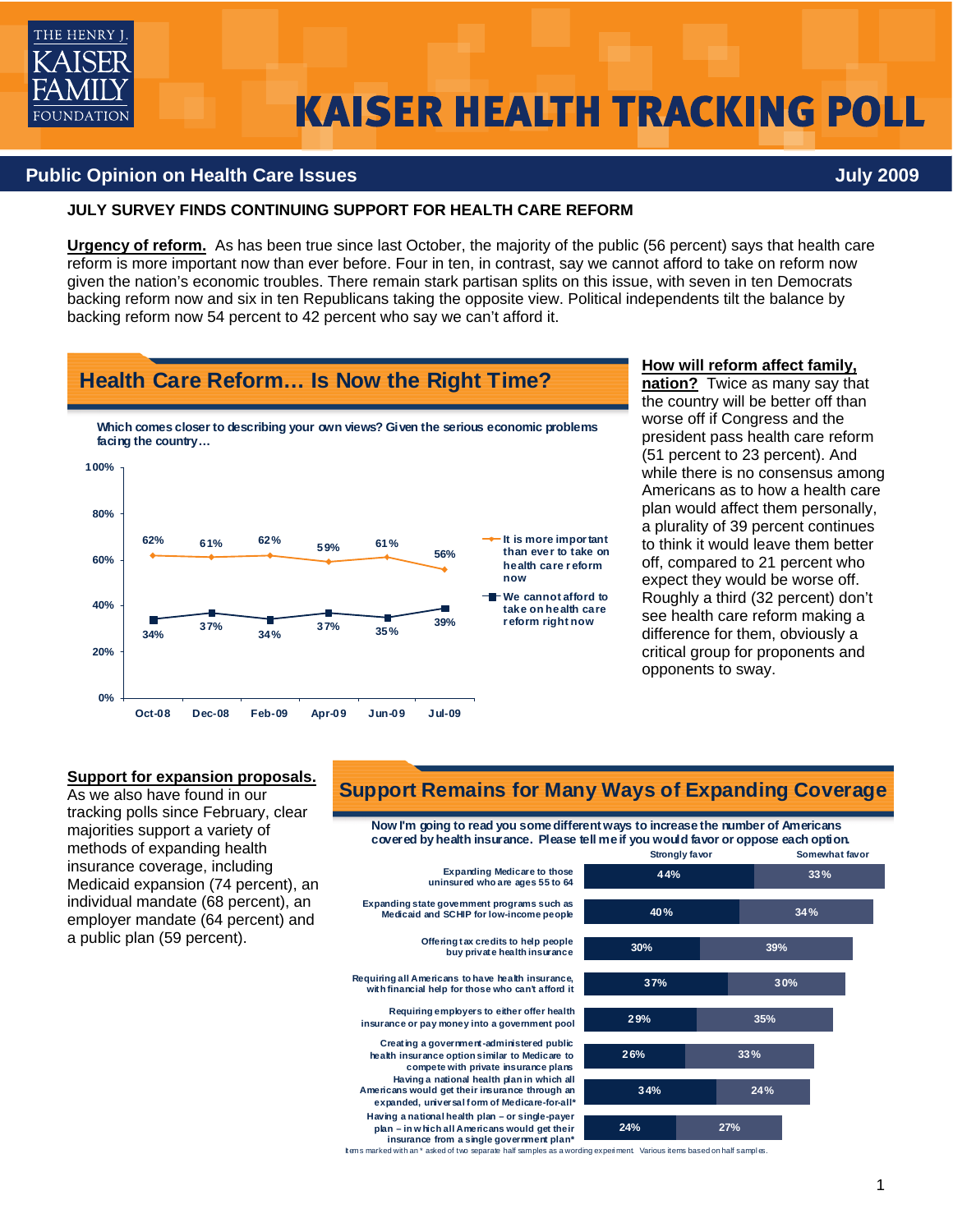#### **BUT THE SURVEY ALSO SUGGESTS THAT CRITICISMS OF THE SPECIFIC LEGISLATION BEING FORMULATED IN CONGRESS ARE REGISTERING WITH THE PUBLIC AND SUPPORT IS SOFTENING SOMEWHAT**

The survey finds that more Americans are worried that Congress will pass a reform bill that's not good for their family (54 percent) than are worried that health care reform won't happen this year at all (39 percent) . While the data make clear that Republicans are driving the concern (67 percent worry that Congress will pass a plan that will negatively impact their family), there is also a substantial amount of concern among Democrats (45 percent) and political independents (54 percent).

The survey also suggests that support has been softening across a variety of opinions related to reform:

- o **Reform now:** While most Americans (56 percent) say the country's economic problems make health care reform more important than ever, this is down 5 percentage points from last month.
- o **Will you be better off?** The percentage who believe they will be *worse off* if health care reform passes 21 percent – is nearly double what it was in February, while the percent who think they will be better off (39 percent) has not changed much since then.
- o **Will the country be better off?** There is a similar pattern on views as to whether *the country* will be better off if health care reform passes. In this case, the proportion who think the United States will be better off is down 8 percentage points since February while the proportion who think the country will be worse off is up 11 points over the same time period.

While last month Republicans were divided on whether the country would be better or worse off (33 percent vs. 34 percent, respectively), they now tilt decisively toward the negative. Democrats still overwhelmingly think health care reform would benefit the country (65 percent), but their level of optimism is down 11 percentage points from last month.

| <b>July 2009</b>   | <b>Dems</b> | <b>Inds</b> | <b>Reps</b> |
|--------------------|-------------|-------------|-------------|
| Country better off | 65%         | 53%         | 27%         |
| Country worse off  | 11          | 24          | 43          |
| No difference      | 16          | 15          | 19          |
| Depends/DK/Ref     |             |             | 12          |

o **Specific proposals for expanding coverage:** Clear majorities still support the public plan, Medicaid expansion and individual and employer mandates. Support for several proposals is down overall, while for some other proposals strength of support has weakened. For example, support for an employer mandate is down 5 points since last month and "strong support" is down 13 points (from 42 percent to 29 percent).

The softening in support reported here coincides with the beginning of debate about the concrete details of legislation on Capitol Hill and an increase in the intensity of the public debate more generally, and is consistent with patterns in public opinion observed in past reform debates.

**Attention and advertising.** Though rapt attention to Washington's work on health care reform is limited to a quarter (27 percent) of the population, a percentage that hasn't changed much in recent months despite the fact that the debate has heated up considerably since then, there has been a substantial increase in the number of people reporting having seen an ad, particularly a negative ad.

Specifically, the proportion of the public who reports seeing an ad about health care reform is up 10 percentage points from June, from 21 to 31 percent. And among that larger share of Americans, nearly even numbers report seeing a negative ad as have seen a positive ad, a change from June when viewing of positive ads clearly dominated.

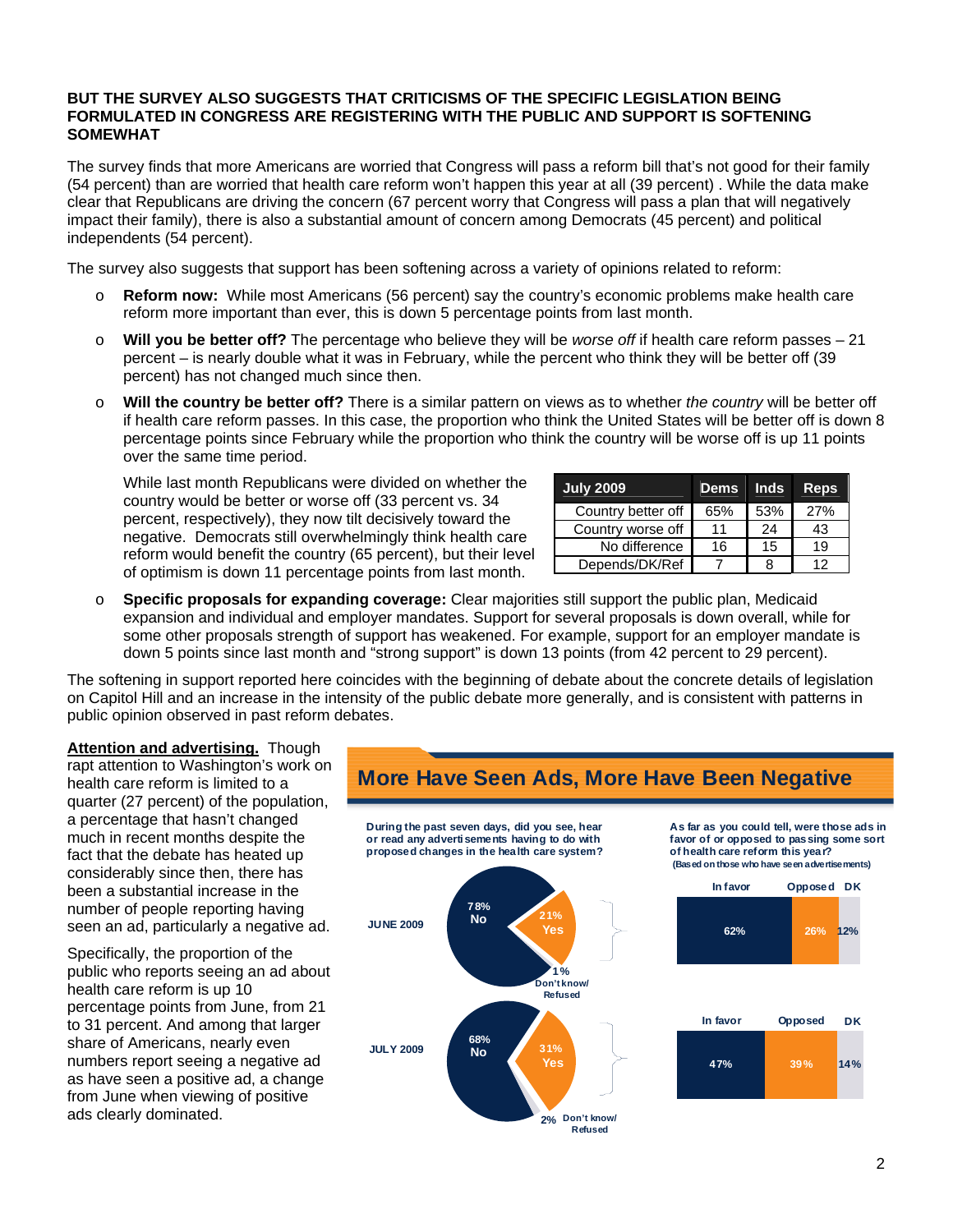#### **PUBLIC PLAN RETAINS MAJORITY SUPPORT. ONE IN FOUR WOULD DEFINITELY LOOK INTO SUCH A PLAN, ONE IN FOUR WOULD DEFINITELY NOT.**

The public plan option – cause of much discussion and disagreement on Capitol Hill – is backed by a solid majority of Americans in the current poll (59 percent). Consistent with the pattern of softening of support laid out above, however, this is down from 67 percent in April.

Americans' views on the topic remain malleable, as demonstrated by the results of argument testing embedded in the survey. When supporters are read arguments commonly heard in the debate, such as that the plan might give the government an unfair advantage over private companies, or that it might be the first step toward "single-payer, government-run health care," overall support falls roughly 20 to 25 percentage points. Alternatively, arguments about how a public plan could increase choice or lower costs boost support to roughly seven in ten.



.<br>Indudesthose who initially opposed along with those who opposed after hearing the follow up. Graphs showing "Favor" and "Still oppose" are based on total , where "Favor" includes frose who Note: Graphs showing "Still favor" and "Oppose" are based on total, where<br>initially favored along with those who favored after hearing the follow up.

Opinion is more divided when it comes to the effect a government-administered health insurance option might have on private competitors. Just over four in ten (43 percent) say that the availability of a public plan would be more likely to drive private companies out of the health insurance business, while just as many (45 percent) hold the opposite view, saying it would cause private companies to become more efficient and provide better products. Perhaps not surprisingly, Republicans two to one think private companies will suffer, while a majority of Democrats (56 percent) say



such a plan will promote efficiency. Independents are divided on the issue.

As to whether people would be interested in purchasing a public plan if it were made available, the survey suggests that about a quarter of the public (23 percent) would be "very likely" to look into the plan's details, while just as many say they are "not at all likely" to consider such a plan. Strong interest in purchasing a plan is highest among those without insurance coverage – rising to 36 percent in this group – and among that half of the population that has had to postpone care due to cost over the past year (where 30 percent express strong interest).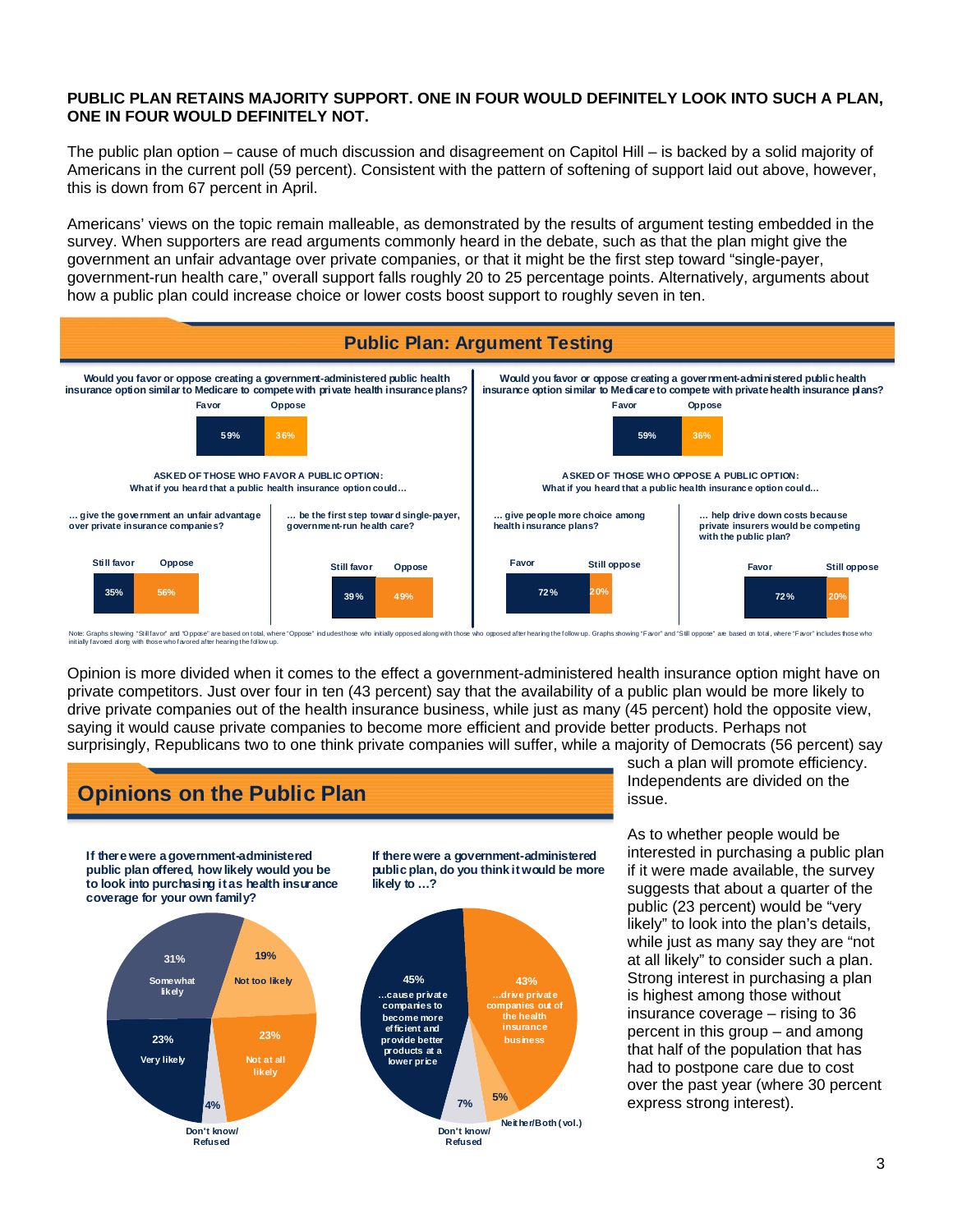#### **OVERALL WILLINGNESS TO PAY TICKS UP. SUPPORT FOR VARIOUS TAX PROPOSALS STAYS HIGH, BUT STRENGTH OF SUPPORT SOFTENS SOMEWHAT**

**Big picture.** The public remains divided in their willingness to pay to provide health coverage to more of their fellow citizens, with 51 percent expressing support for the idea of some personal sacrifice and 44 percent opposed. Contrary to the modestly souring trend in the rest of the survey, willingness to pay is actually up ten percentage points from our June tracking survey.

## **Willing to Pay More Up in July**



**Specific tax proposals.** When it comes to specifics, we continue to find majority support for: increasing the cigarette tax (65 percent support); increasing taxes for families making more than \$250,000 annually (64 percent); and increasing taxes on alcohol, wine and beer (62 percent). Taxing unhealthy snack foods or sodas hovers a bit closer to the 50 percent mark, backed by 55 percent and 53 percent, respectively. Exactly 50 percent back limiting charitable deductions for upper income Americans.



The one tax proposal clearly opposed by a majority was the Value Added Tax (VAT). Six in ten are opposed to having a VAT, including four in ten who "strongly oppose" the idea.

Overall support for most tax proposals has been quite consistent since April, but strength of support is down across the board this month. For example, the proportion who "strongly support" taxing the wealthy is down from 49 percent to 40 percent, driven primarily by a drop in support among those in households making more than \$75,000 per year.

**Tax treatment of employer-provided health benefits.** Views on a possible change in treatment of employerprovided health benefits have remained quite stable in KFF polling over the past several months, with a narrow majority opposed to making such a change (53 percent in the current survey) and roughly four in ten in favor.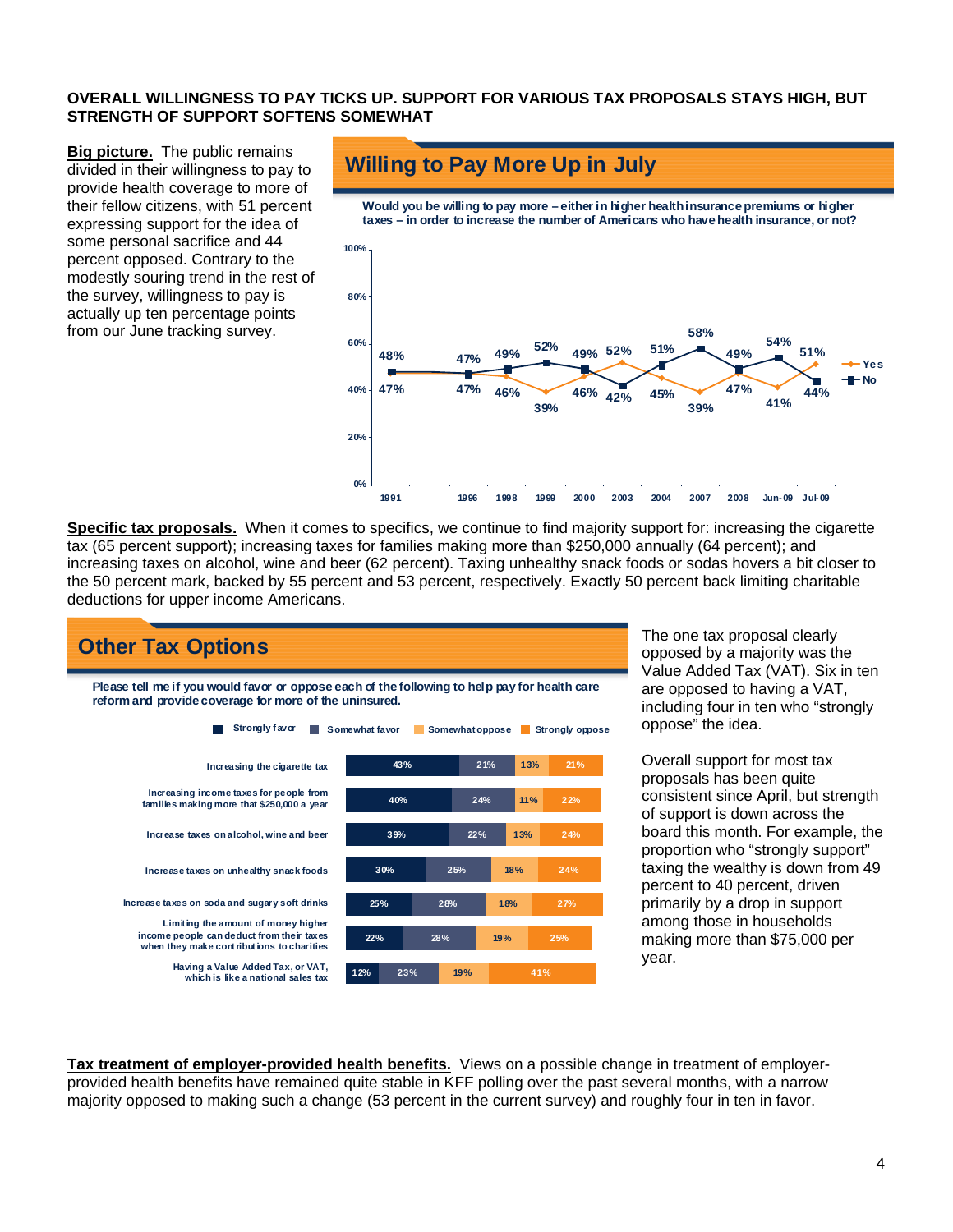#### **POSITIVE AND NEGATIVE ATTRIBUTES AND MESSAGES**

**Most positive: access to own doctor, saving Medicare, covering pre-existing conditions.** Provided with a number of possible elements, effects and arguments regarding health care reform proposals, the public is most moved toward supporting a plan if it: allows them to keep their own doctor and health plan; would save Medicare; and would ensure that people with pre-existing conditions are able to get reasonably priced coverage.

| <b>Positive Messages</b> |                           |                                                                                                                                                                     |  |  |  |
|--------------------------|---------------------------|---------------------------------------------------------------------------------------------------------------------------------------------------------------------|--|--|--|
|                          |                           | If you heard that a new health care reform proposal  would that make you more likely to<br>support it, less likely to support it, or wouldn't it make a difference? |  |  |  |
|                          | More likely<br>to support |                                                                                                                                                                     |  |  |  |
|                          | <b>74%</b>                | Let people keep their own doctors and health plans if they<br>wanted to                                                                                             |  |  |  |
|                          | 67                        | Would help ensure the long-term financial health of Medicare                                                                                                        |  |  |  |
|                          | 66                        | Would mean that people with a history of illness would not be<br>denied coverage and could get it at the same price as healthier<br>people                          |  |  |  |
|                          | 63                        | Would save the country money over time                                                                                                                              |  |  |  |
|                          | 63                        | Would provide financial help to buy health insurance to those<br>who need it                                                                                        |  |  |  |
|                          | 63                        | Would be paid for in a way that would not increase the federal<br>budget deficit                                                                                    |  |  |  |
|                          | 59                        | Would provide financial incentives for doctors and hospitals<br>treating Medicare patients to provide higher quality care                                           |  |  |  |

Note: Various items based on half samples.

**Most negative: higher costs, limited choice, harming Medicare.** Americans are most likely to be moved to oppose a health care reform plan by arguments that a proposal would increase their premiums or other out-of-pocket costs, would impact doctors' willingness to treat Medicare patients, or would limit their own choice of doctors. Arguments about government over-involvement are nearly as persuasive.

# **Negative Messages**

**If you heard that a new health care reform proposal … would that make you more likely to support it, less likely to support it, or wouldn't it make a difference?**

| Less likely<br>to support |                                                                                                             |
|---------------------------|-------------------------------------------------------------------------------------------------------------|
| 66%                       | Was going to increase people's insurance premiums and other<br>out-of-pocket costs                          |
| 62                        | Limited your own choice of doctors                                                                          |
| 62                        | Would result in cuts in Medicare payments that might make<br>doctors less willing to take Medicare patients |
| 59                        | Would get the government too involved in your personal health<br>care decisions                             |
| 58                        | Would reduce the quality of care provided to seniors under<br><b>Medicare</b>                               |
| 58                        | Was going to increase taxes                                                                                 |
| 45                        | Was going to increase the federal budget deficit                                                            |

Note: Various items based on half samples.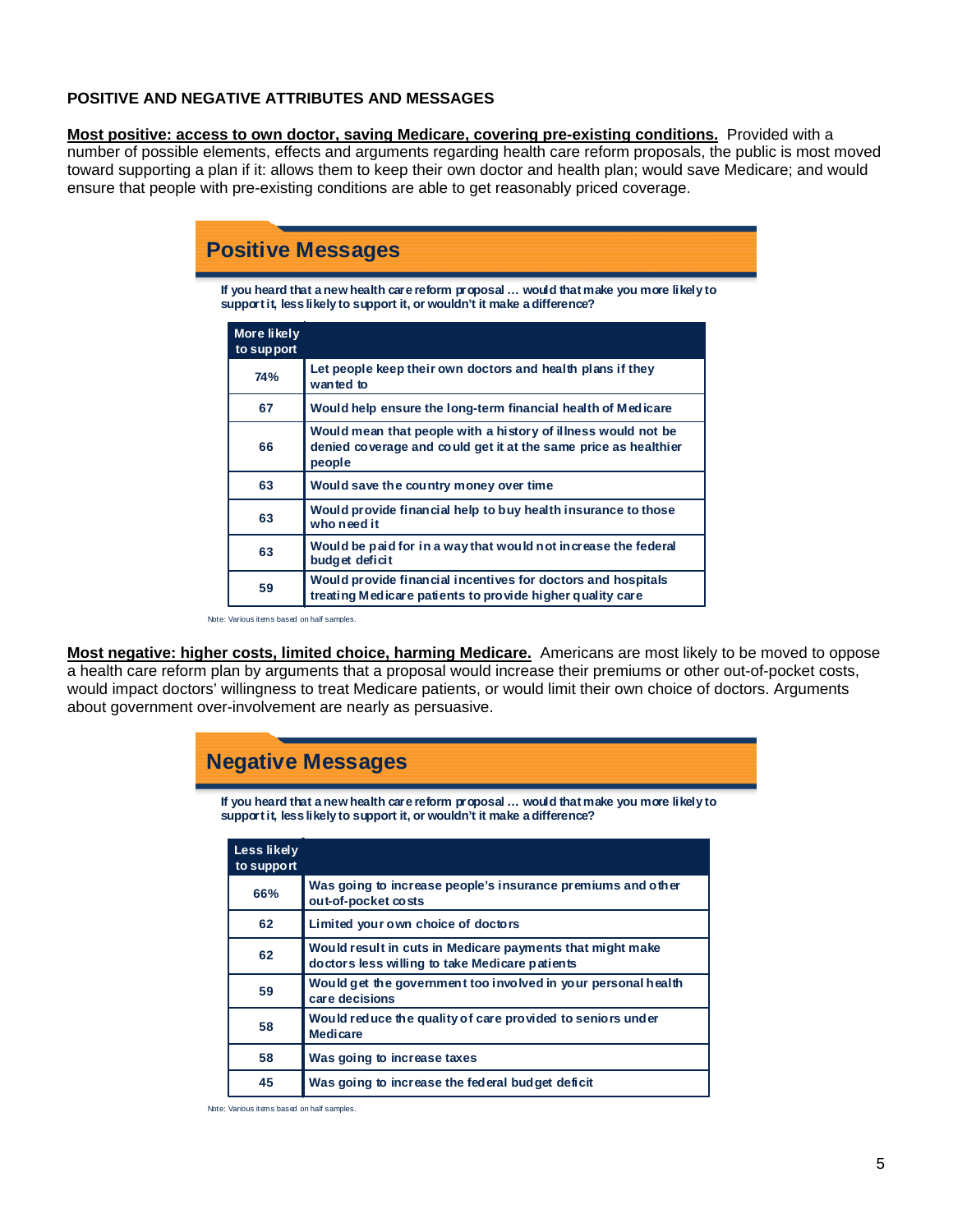#### **THE TRILLION DOLLAR PRICE TAG AND THE BUDGET DEFICIT**



Note: Follow up questions asked of different half samples of those who initially said "too much." Responses shown on bottom graphs are based on total, where "right amount" includes those who initially said "right amount" and those who said "right amount" after hearing the follow up

As discussion over the price tag of health care reform intensifies, we asked Americans whether they thought one trillion dollars over ten years would be too much, too little, or about the right amount to spend on health care reform. Roughly four in ten found that figure too high, while just over a third said it was the right amount and one in ten thought it was too little. Adding the latter two categories together creates a roughly even split in the public on this 'price point.'

Provided with arguments that put the \$1 trillion price tag into a larger financial context or stress the benefits of the plan, roughly one in four of those originally concerned about the level of spending change their minds, and the plurality tips to the "right amount" category.

#### **CHANGES IN HOW INSURANCE COMPANIES TREAT THOSE WITH PRE-EXISTING CONDITIONS AND THOSE WHO ENGAGE IN UNHEALTHY BEHAVIORS**

**Pre-existing conditions.** The public continues to support government mandating that insurance companies cover pre-existing conditions. Overall, roughly three in four (77 percent) say they favor "the federal government requiring health insurance companies to cover anyone who applies." This is a similar *overall* level of support to our last sounding of this issue in December, but the percentage of Americans who "strongly support" this change has dropped from 58 percent to 46 percent.

The survey found that though the majority of those who support this idea continued to back it despite being challenged, enough changed their mind to turn the overall result to 48 percent favor, 44 percent oppose when read the argument that this requirement might mean that healthier people would pay somewhat more for insurance than they do now while sick people would pay less.



**Higher premiums for unhealthy** 

**behavior.** The public is quite divided on the question of whether insurance companies should be allowed to charge higher premiums to those who smoke or are overweight, with 47 percent in favor of this and 49 percent opposed. Argument testing suggests that it is somewhat easier to change the minds of supporters of this plan than that of opponents.

Note: Follow up question on Ieft asked of those who initially said "should." Graph below it based on total, where "should not" includes those who initially said<br>"should not" along with those said "should not" after hearing bel ow it based on total, where "should" includes those who initially said "should" along with those who said "should" after hearing the foll ow up.